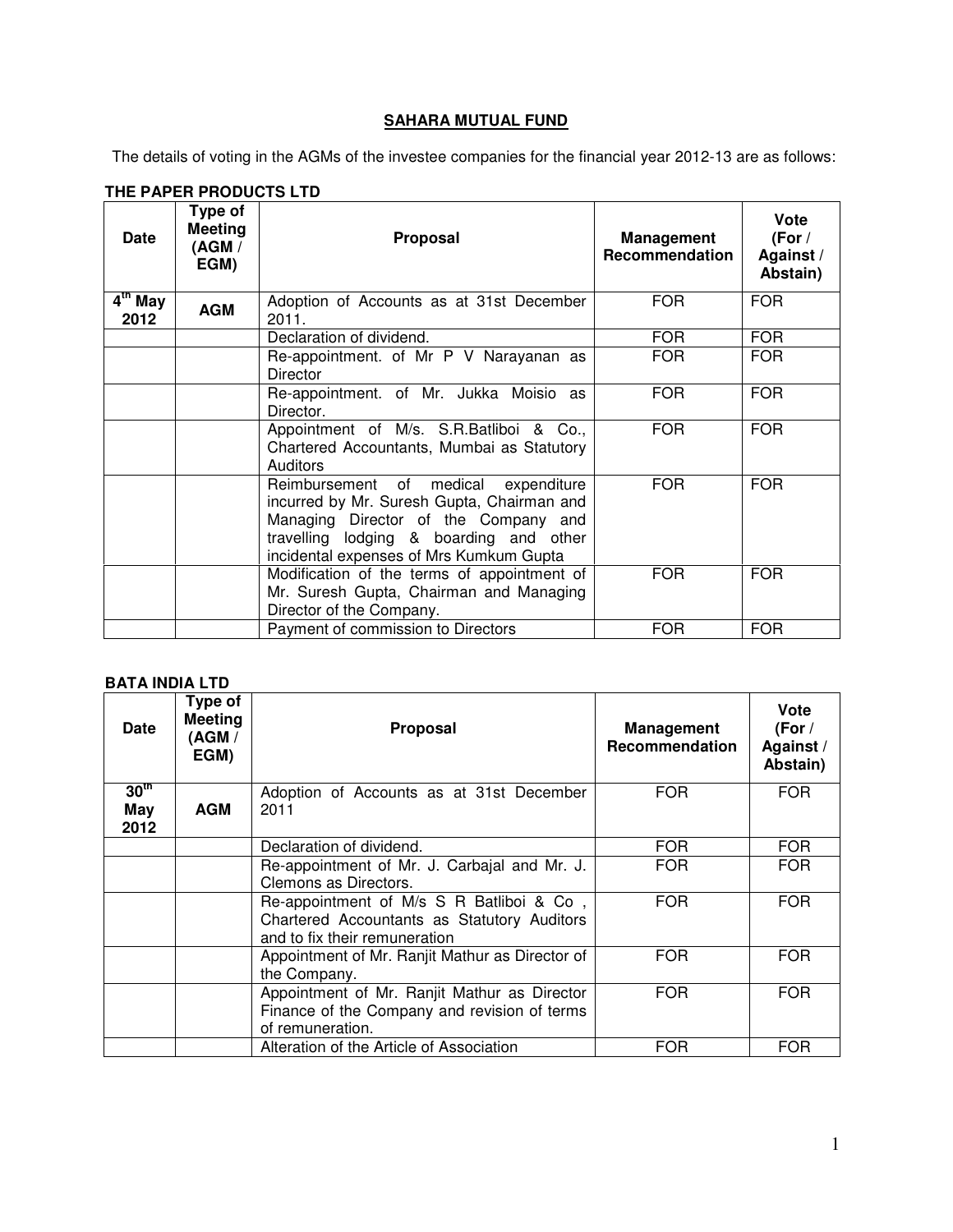#### **RELIANCE INDUSTRIES LTD**

| <b>Date</b>                     | Type of<br><b>Meeting</b><br>(AGM /<br>EGM) | Proposal                                                                                                                                                                                                         | <b>Management</b><br>Recommendation | Vote<br>(For $/$<br>Against/<br>Abstain) |
|---------------------------------|---------------------------------------------|------------------------------------------------------------------------------------------------------------------------------------------------------------------------------------------------------------------|-------------------------------------|------------------------------------------|
| 7 <sup>th</sup><br>June<br>2012 | <b>AGM</b>                                  | Adoption of Accounts as at 31st March 2012.                                                                                                                                                                      | <b>FOR</b>                          | <b>FOR</b>                               |
|                                 |                                             | Declaration of dividend.                                                                                                                                                                                         | <b>FOR</b>                          | <b>FOR</b>                               |
|                                 |                                             | Appointment of Directors in place of those<br>retiring by rotation.                                                                                                                                              | <b>FOR</b>                          | <b>FOR</b>                               |
|                                 |                                             | Re-appointment of M/s Chaturvedi & Shah,<br>Chartered Accountant, M/s Deloitte Haskins &<br>Sells, Chartered Accountants, M/s Rajendra &<br>Co, Chartered Accountants as Auditors and fix<br>their remuneration. | <b>FOR</b>                          | <b>FOR</b>                               |
|                                 |                                             | Re-appointment of Mr Nikhil<br>Meswani as<br>Whole – time Director.                                                                                                                                              | FOR.                                | <b>FOR</b>                               |
|                                 |                                             | Re-appointment of Mr Pawan Kumar Kapil as<br>Whole -time Director.                                                                                                                                               | <b>FOR</b>                          | <b>FOR</b>                               |

## **CANARA BANK**

| Date                             | Type of<br><b>Meeting</b><br>(AGM /<br>EGM) | <b>Proposal</b>                             | <b>Management</b><br>Recommendation | <b>Vote</b><br>(For $/$<br>Against /<br>Abstain) |
|----------------------------------|---------------------------------------------|---------------------------------------------|-------------------------------------|--------------------------------------------------|
| 28 <sup>th</sup><br>June<br>2012 | <b>AGM</b>                                  | Adoption of Accounts as at 31st March 2012. | <b>FOR</b>                          | <b>FOR</b>                                       |
|                                  |                                             | Declaration of dividend.                    | FOR                                 | <b>FOR</b>                                       |

## **OBEROI REALTY LTD.**

| <b>Date</b>                      | Type of<br><b>Meeting</b><br>(AGM /<br>EGM) | Proposal                                                                                             | Management<br>Recommendation | Vote<br>(For /<br>Against/<br>Abstain) |
|----------------------------------|---------------------------------------------|------------------------------------------------------------------------------------------------------|------------------------------|----------------------------------------|
| 29 <sup>tn</sup><br>June<br>2012 | <b>AGM</b>                                  | Adoption of Accounts as at 31st March 2012.                                                          | <b>FOR</b>                   | <b>FOR</b>                             |
|                                  |                                             | Declaration of dividend.                                                                             | <b>FOR</b>                   | <b>FOR</b>                             |
|                                  |                                             | Re-appointment of Mr. Anil Harish as Director.                                                       | <b>FOR</b>                   | <b>FOR</b>                             |
|                                  |                                             | Re-appointment of Ms Bindu Oberoi as<br>Director.                                                    |                              |                                        |
|                                  |                                             | Re-appointment of M/s. P. Raj & Co.,<br><b>Chartered Accountants as Statutory Auditors</b>           | <b>FOR</b>                   | <b>FOR</b>                             |
|                                  |                                             | Appointment of Mr. Venkatesh Mysore as a<br>Director of the Company liable to retire by<br>rotation. | <b>FOR</b>                   | <b>FOR</b>                             |
|                                  |                                             | Alteration of the Memorandum and Articles of                                                         | <b>FOR</b>                   | <b>FOR</b>                             |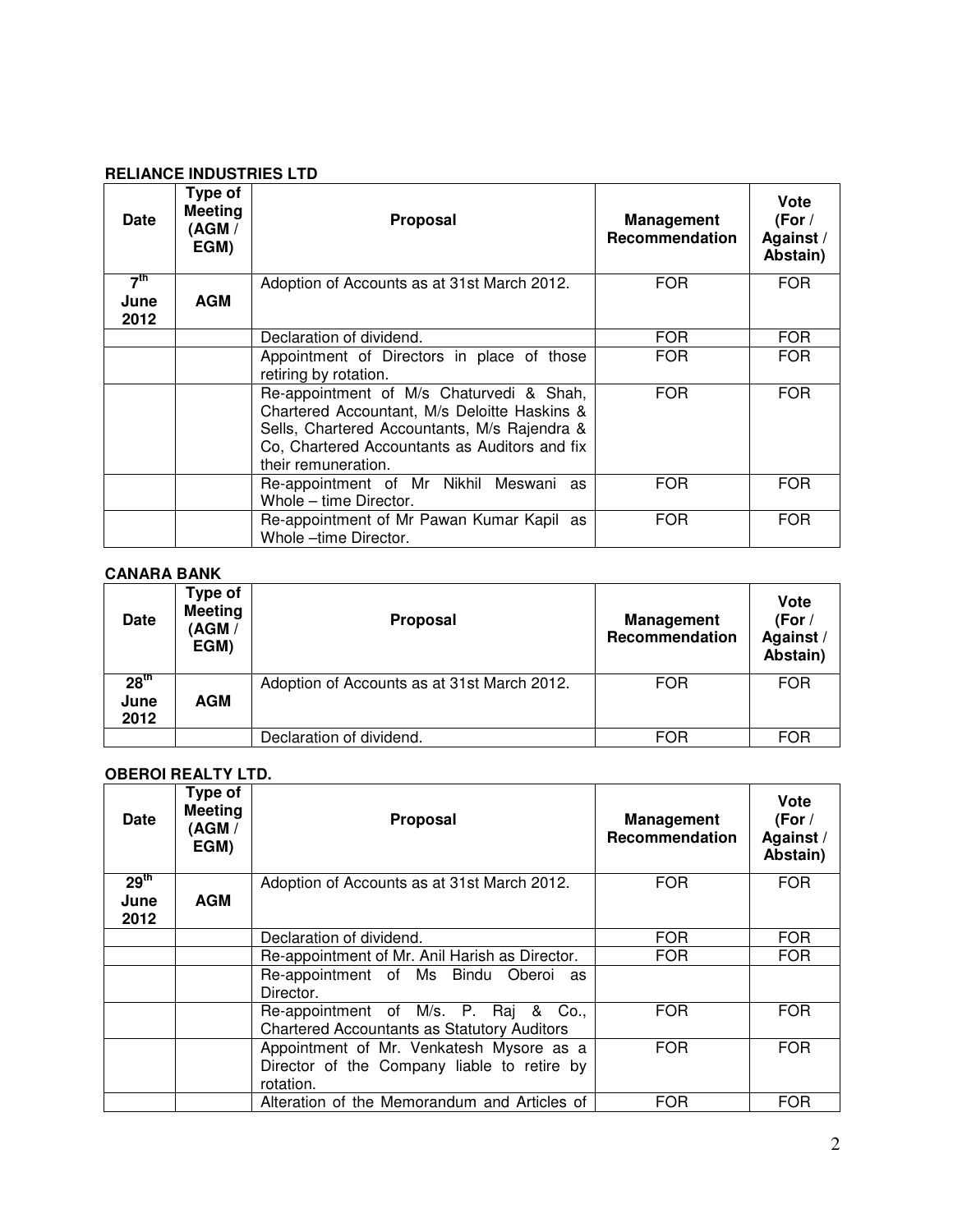### **HOUSING DEVELOPMENT FINANCE CORPORATION LTD.**

| <b>Date</b>                      | Type of<br><b>Meeting</b><br>(AGM /<br>EGM) | Proposal                                                                                                                                                                                                                                                                                                                                                                                                                                                                         | <b>Management</b><br>Recommendation | Vote<br>(For $/$<br>Against /<br>Abstain) |
|----------------------------------|---------------------------------------------|----------------------------------------------------------------------------------------------------------------------------------------------------------------------------------------------------------------------------------------------------------------------------------------------------------------------------------------------------------------------------------------------------------------------------------------------------------------------------------|-------------------------------------|-------------------------------------------|
| $11^{\text{th}}$<br>July<br>2012 | <b>AGM</b>                                  | Adoption of Accounts as at 31st March 2012.                                                                                                                                                                                                                                                                                                                                                                                                                                      | <b>FOR</b>                          | <b>FOR</b>                                |
|                                  |                                             | Declaration of dividend.                                                                                                                                                                                                                                                                                                                                                                                                                                                         | <b>FOR</b>                          | <b>FOR</b>                                |
|                                  |                                             | Re-appointment of Mr. Shirish B. Patel as<br>Director.                                                                                                                                                                                                                                                                                                                                                                                                                           | <b>FOR</b>                          | <b>FOR</b>                                |
|                                  |                                             | Re-appointment of Mr. B S Mehta as Director.                                                                                                                                                                                                                                                                                                                                                                                                                                     | <b>FOR</b>                          | <b>FOR</b>                                |
|                                  |                                             | Re-appointment of Dr.S.A. Dave as Director.                                                                                                                                                                                                                                                                                                                                                                                                                                      | <b>FOR</b>                          | <b>FOR</b>                                |
|                                  |                                             | Re-appointment of M/s. Deloitte Haskins &<br>Sells, Chartered Accountants, as Statutory<br>Auditors and to fix their remuneration.                                                                                                                                                                                                                                                                                                                                               | <b>FOR</b>                          | <b>FOR</b>                                |
|                                  |                                             | Appointment of<br>M/s. PKF, Chartered<br>Accountants, as Branch Auditors for auditing<br>the accounts of the Corporation's branch<br>office(s) at Dubai,                                                                                                                                                                                                                                                                                                                         | <b>FOR</b>                          | <b>FOR</b>                                |
|                                  |                                             | Appointment of Dr. J.J. Irani as Director of the<br>Corporation liable to retire by rotation.                                                                                                                                                                                                                                                                                                                                                                                    | <b>FOR</b>                          | <b>FOR</b>                                |
|                                  |                                             | Revision<br>remuneration<br>Managing<br>of<br>in<br>Directors / Executive Directors<br>of the<br>Corporation.                                                                                                                                                                                                                                                                                                                                                                    | <b>FOR</b>                          | <b>FOR</b>                                |
|                                  |                                             | Approval for the acquisition and holding of<br>equity shares of the Corporation by Foreign<br>Institutional Investors (FIIs) under the Portfolio<br>Investment Scheme (PIS), up to 100% of the<br>paid-up share capital of the Corporation, as<br>approved by the Board of Directors of the<br>Corporation. Provided that the shareholding of<br>a single FII or a sub-account of a FILL shall<br>not at any time exceed 10% of the paid-up<br>share capital of the Corporation. | <b>FOR</b>                          | <b>FOR</b>                                |

# **HDFC BANK LTD.**

| <b>Date</b>                      | Type of<br><b>Meeting</b><br>(AGM /<br>EGM) | <b>Proposal</b>                                                                        | <b>Management</b><br>Recommendation | Vote<br>(For $/$<br>Against /<br>Abstain) |
|----------------------------------|---------------------------------------------|----------------------------------------------------------------------------------------|-------------------------------------|-------------------------------------------|
| $13^{\text{th}}$<br>July<br>2012 | <b>AGM</b>                                  | Adoption of Accounts as at 31st March 2012.                                            | <b>FOR</b>                          | <b>FOR</b>                                |
|                                  |                                             | Declaration of dividend.                                                               | <b>FOR</b>                          | FOR.                                      |
|                                  |                                             | Re-appointment of Dr.Pandit Palande, as<br>Director.                                   | <b>FOR</b>                          | <b>FOR</b>                                |
|                                  |                                             | Re-appointment of Mr. Partho Datta, who as<br><b>Director</b>                          | <b>FOR</b>                          | <b>FOR</b>                                |
|                                  |                                             | Re-appointment of M/s BSR<br>Co.<br>and<br>Chartered Accountants as Statutory Auditors | <b>FOR</b>                          | <b>FOR</b>                                |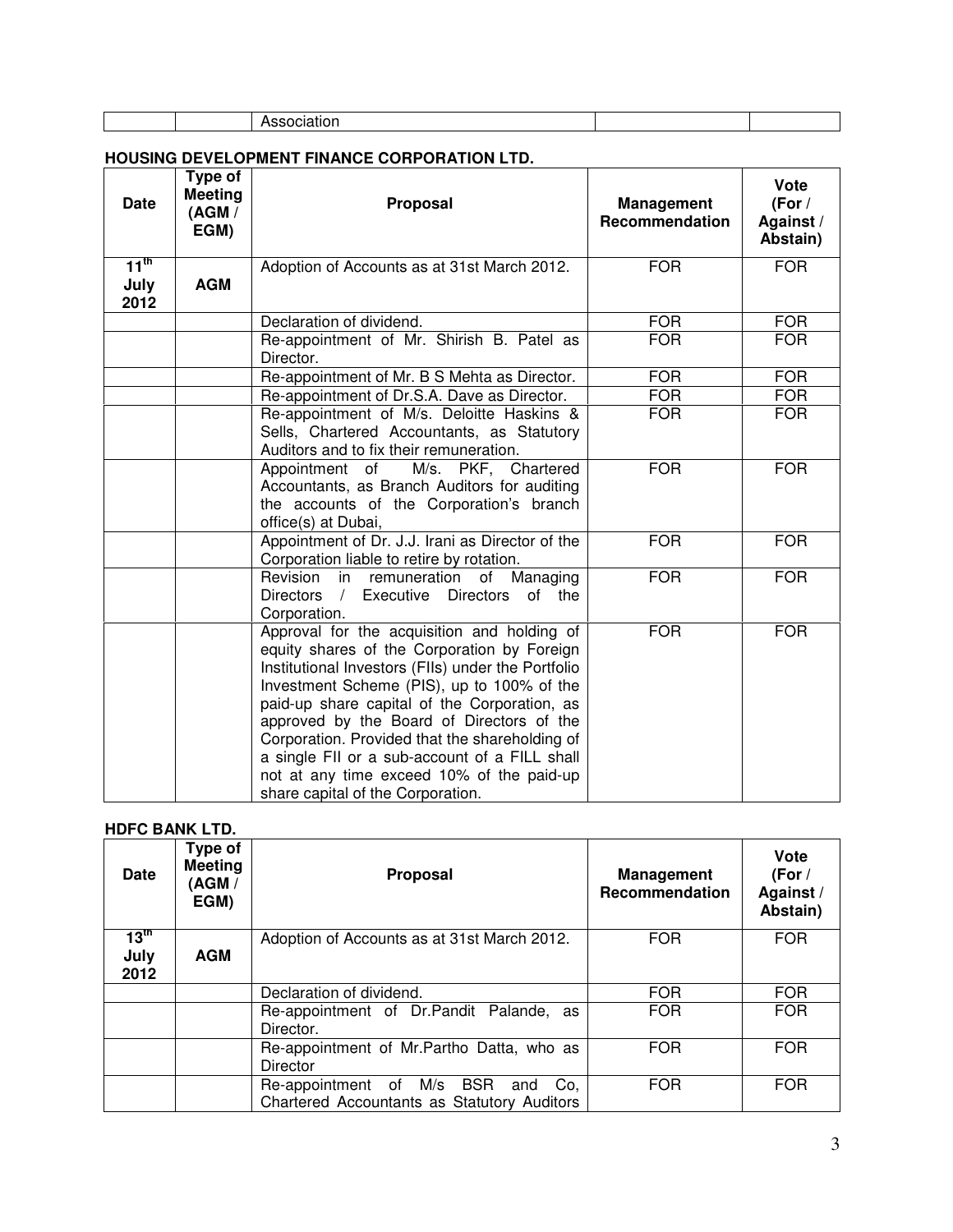| and to fix their remuneration.                                                                                                                       |            |            |
|------------------------------------------------------------------------------------------------------------------------------------------------------|------------|------------|
| Appointment of Mr. Keki Mistry, as a Director.                                                                                                       | <b>FOR</b> | <b>FOR</b> |
| Payment of fees to Mr. Bobby Parikh, Director<br>and any other non-executive director for<br>attending the meetings of the IT Strategy<br>Committee. | FOR.       | <b>FOR</b> |
| Re-appointment of Mr. Aditya Puri as the<br>Managing Director.                                                                                       | FOR.       | <b>FOR</b> |

#### **BAJAJ FINSERV LTD.**

| Date                             | Type of<br><b>Meeting</b><br>(AGM /<br>EGM) | Proposal                                                                                        | <b>Management</b><br>Recommendation | Vote<br>(For $/$<br>Against /<br>Abstain) |
|----------------------------------|---------------------------------------------|-------------------------------------------------------------------------------------------------|-------------------------------------|-------------------------------------------|
| $17^{\text{th}}$<br>July<br>2012 | <b>AGM</b>                                  | Adoption of Accounts as at 31.03.2012                                                           | <b>FOR</b>                          | <b>FOR</b>                                |
|                                  |                                             | Declaration of dividend.                                                                        | <b>FOR</b>                          | <b>FOR</b>                                |
|                                  |                                             | Re-appointment. of Nanoo Pamnani<br>as<br><b>Director</b>                                       | FOR                                 | FOR                                       |
|                                  |                                             | Re-appointment. of Madhur Bajaj as Director                                                     | <b>FOR</b>                          | <b>FOR</b>                                |
|                                  |                                             | To appoint auditors of the company and fix<br>their remuneration.                               | <b>FOR</b>                          | <b>FOR</b>                                |
|                                  |                                             | Re-appointment of Mr Sanjiv Bajaj<br>as<br><b>Managing Director</b>                             | <b>FOR</b>                          | <b>FOR</b>                                |
|                                  |                                             | Payment of Commission to Directors                                                              | <b>FOR</b>                          | <b>FOR</b>                                |
|                                  |                                             | To give loans/ guarantees for an amount<br>exceeding Rs. 3000 crore to other Body<br>corporate. | FOR                                 | <b>FOR</b>                                |
|                                  |                                             | Increase in authorised share capital from Rs.<br>75 crores to Rs. 100 crores.                   | <b>FOR</b>                          | <b>FOR</b>                                |
|                                  |                                             | To issue securities for an amount not<br>exceeding Rs. 1000 crores                              | <b>FOR</b>                          | <b>FOR</b>                                |

### **BAJAJ AUTO LIMITED**

| <b>Date</b>      | Type of<br><b>Meeting</b><br>(AGM /<br>EGM) | Proposal                                                  | <b>Management</b><br>Recommendation | Vote<br>(For $/$<br>Against /<br>Abstain) |
|------------------|---------------------------------------------|-----------------------------------------------------------|-------------------------------------|-------------------------------------------|
| 18-July<br>$-12$ | <b>AGM</b>                                  | Adoption of Accounts as at 31.03.2012                     | FOR.                                | <b>FOR</b>                                |
|                  |                                             | Declaration of dividend.                                  | <b>FOR</b>                          | <b>FOR</b>                                |
|                  |                                             | Re-appointment of D. S Mehta, as<br>Director.             | <b>FOR</b>                          | <b>FOR</b>                                |
|                  |                                             | Re-appointment of Kantikumar R Podar<br>as Director.      | <b>FOR</b>                          | <b>FOR</b>                                |
|                  |                                             | Re-appointment Shekar<br>Bajaj,<br>as<br>Director.        | <b>FOR</b>                          | <b>FOR</b>                                |
|                  |                                             | Re-appointment of D J Balaji Rao, as<br>Director.         | <b>FOR</b>                          | <b>FOR</b>                                |
|                  |                                             | Appointment of auditors and to fix their<br>remuneration. | <b>FOR</b>                          | <b>FOR</b>                                |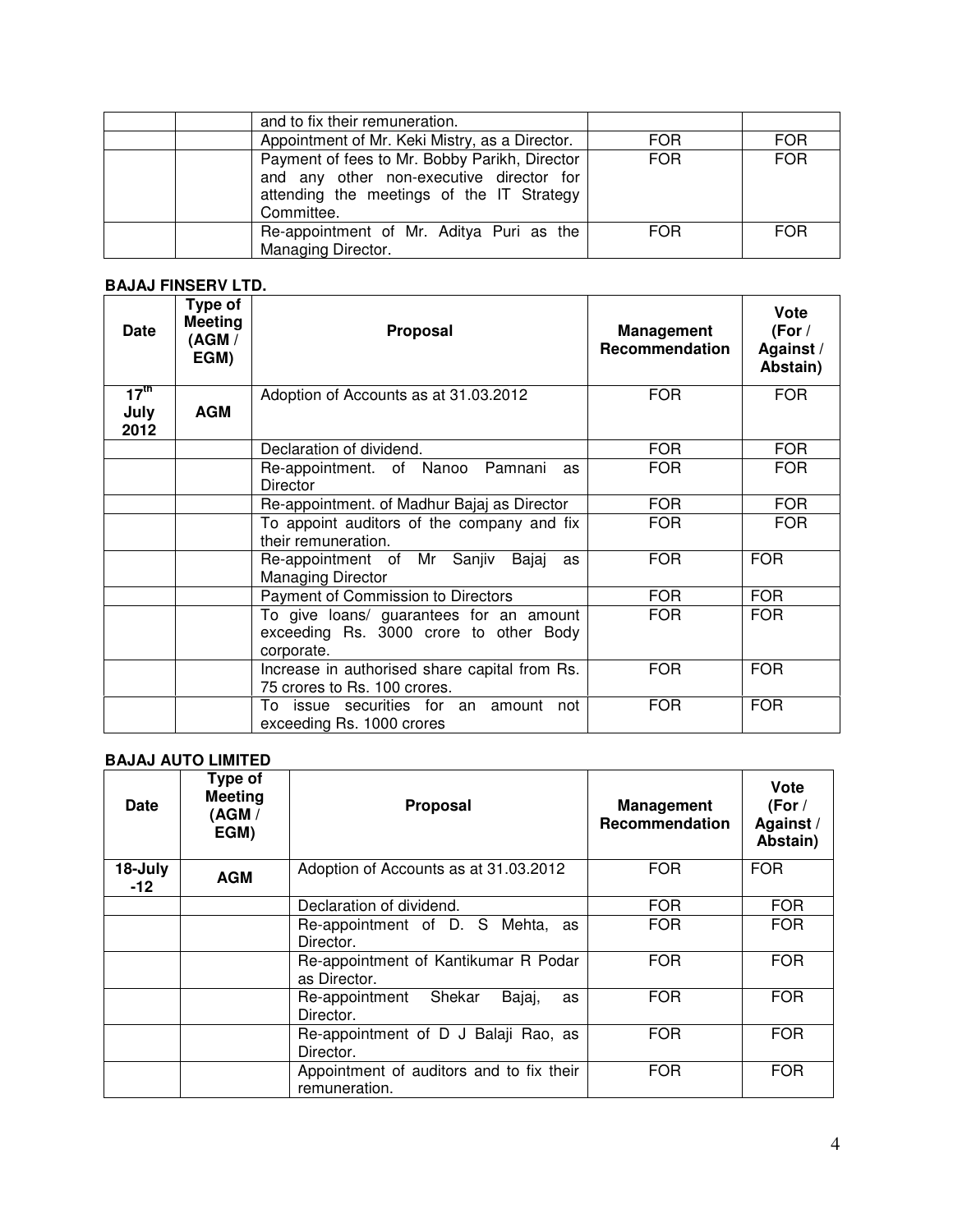| <b>Date</b>                      | Type of<br><b>Meeting</b><br>(AGM /<br>EGM) | <b>Proposal</b>                                                                                                                      | <b>Management</b><br>Recommendation | Vote<br>(For $/$<br>Against /<br>Abstain) |
|----------------------------------|---------------------------------------------|--------------------------------------------------------------------------------------------------------------------------------------|-------------------------------------|-------------------------------------------|
| 19 <sup>th</sup><br>July<br>2012 | <b>AGM</b>                                  | Adoption of Accounts as at 31.03.2012                                                                                                | <b>FOR</b>                          | <b>FOR</b>                                |
|                                  |                                             | Declaration of Dividend                                                                                                              | <b>FOR</b>                          | <b>FOR</b>                                |
|                                  |                                             | Reappointment of Dr Shankar Acharya as<br>director.                                                                                  | <b>FOR</b>                          | <b>FOR</b>                                |
|                                  |                                             | Reappointment of Sudipto Mundle as director                                                                                          | <b>FOR</b>                          | <b>FOR</b>                                |
|                                  |                                             | Reappointment of M/s S.B Billimoria & Co as<br>Auditors of Bank.                                                                     | <b>FOR</b>                          | <b>FOR</b>                                |
|                                  |                                             | of<br>Reappointment of and<br>payment<br>remuneration to Dr Shankar Acharya<br>as<br>Chairman of the Bank.                           | <b>FOR</b>                          | <b>FOR</b>                                |
|                                  |                                             | Increase in Borrowing limits                                                                                                         | <b>FOR</b>                          | <b>FOR</b>                                |
|                                  |                                             | Increase in ceiling limit on total holding of<br>Foreign Institutional Investors in the paid up<br>equity share capital of the Bank. | <b>FOR</b>                          | <b>FOR</b>                                |

## **KOTAK MAHINDRA BANK LTD**

## **COLGATE-PALMOLIVE (INDIA) LTD**

| <b>Date</b>                      | Type of<br><b>Meeting</b><br>(AGM /<br>EGM) | <b>Proposal</b>                                                                                               | <b>Management</b><br><b>Recommendation</b> | Vote<br>(For $/$<br>Against /<br>Abstain) |
|----------------------------------|---------------------------------------------|---------------------------------------------------------------------------------------------------------------|--------------------------------------------|-------------------------------------------|
| 23 <sup>rd</sup><br>July<br>2012 | <b>AGM</b>                                  | Adoption of Accounts as at 31.03.2012                                                                         | <b>FOR</b>                                 | <b>FOR</b>                                |
|                                  |                                             | Mr.P.K.<br>Re-appointment of<br>Ghosh,<br>as<br>Director.                                                     | FOR                                        | <b>FOR</b>                                |
|                                  |                                             | Re-appointment of Mr. R.A. Shah as Director.                                                                  | <b>FOR</b>                                 | <b>FOR</b>                                |
|                                  |                                             | Appointment of Dr. (Ms.). Indu Sahani as<br>Director                                                          | <b>FOR</b>                                 | <b>FOR</b>                                |
|                                  |                                             | Appointment of Mr. Niket Ghate as Director                                                                    | FOR                                        | <b>FOR</b>                                |
|                                  |                                             | Appointment of Mr. Niket Ghate as a Whole<br>Time Director and remuneration to him.                           | <b>FOR</b>                                 | <b>FOR</b>                                |
|                                  |                                             | Appointment of Ms. Prabha Parameswaran as<br>Managing Director of the Companies and<br>remuneration to her.   | <b>FOR</b>                                 | <b>FOR</b>                                |
|                                  |                                             | Re-appointment of Price Waterhouse as the<br>Statutory<br>Auditors and<br>to<br>fix<br>their<br>remuneration. | <b>FOR</b>                                 | <b>FOR</b>                                |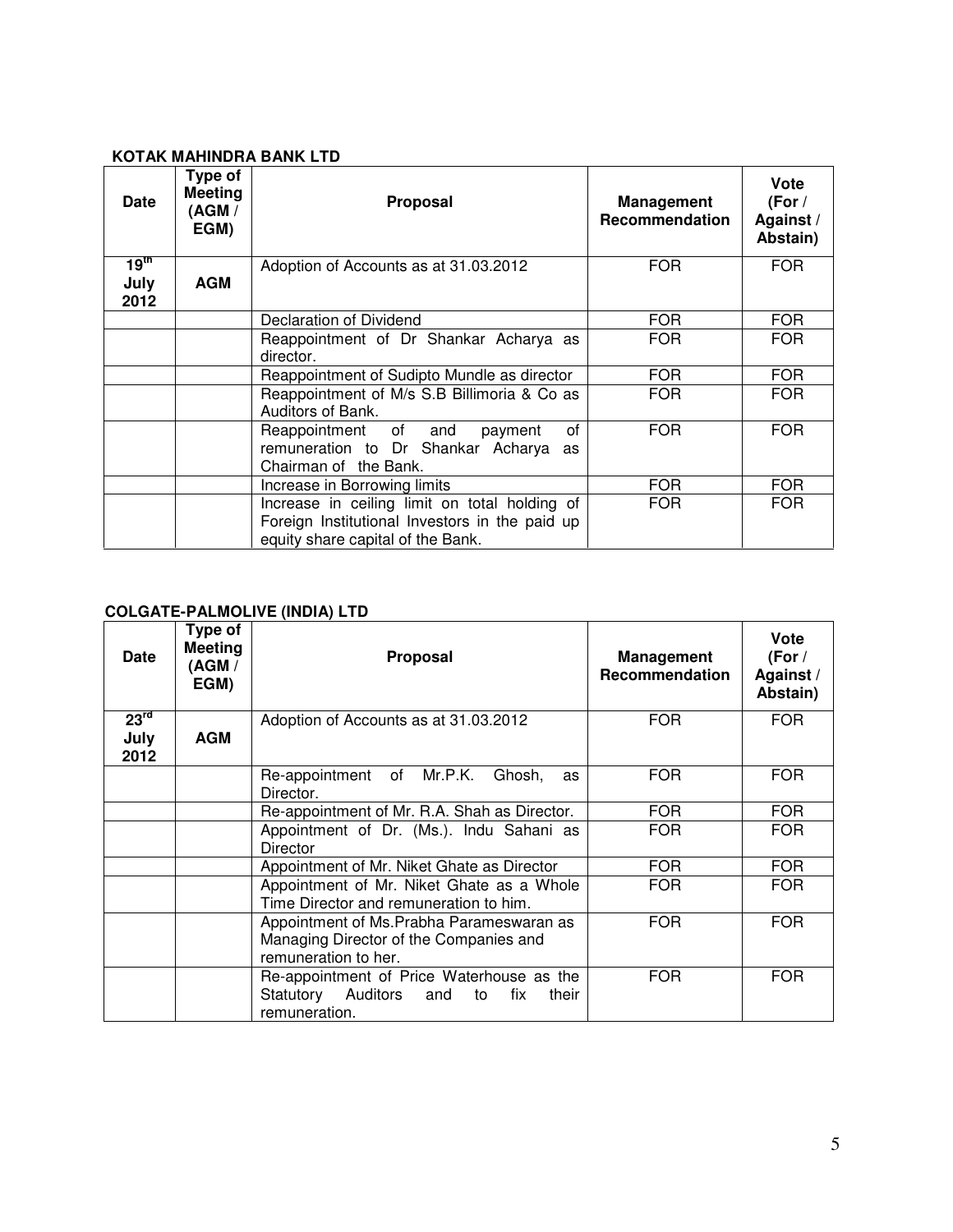| PIDILITE INDUSTRIES LIMITED. |
|------------------------------|
|------------------------------|

| <b>Date</b>      | Type of<br><b>Meeting</b><br>(AGM /<br>EGM) | Proposal                                                                                                    | <b>Management</b><br>Recommendation | Vote<br>(For $/$<br>Against /<br>Abstain) |
|------------------|---------------------------------------------|-------------------------------------------------------------------------------------------------------------|-------------------------------------|-------------------------------------------|
| 24-July<br>$-12$ | <b>AGM</b>                                  | Adoption of Accounts as at 31.03.2012                                                                       | FOR.                                | <b>FOR</b>                                |
|                  |                                             | Declaration of dividend.                                                                                    | <b>FOR</b>                          | <b>FOR</b>                                |
|                  |                                             | Re-appointment of Shri Bansi Mehta as<br><b>Director</b>                                                    | <b>FOR</b>                          | <b>FOR</b>                                |
|                  |                                             | Re-appointment of Shri Ranjan Kapur as<br><b>Director</b>                                                   | <b>FOR</b>                          | <b>FOR</b>                                |
|                  |                                             | Re-appointment of Shri D Bhattacharya as<br><b>Director</b>                                                 | <b>FOR</b>                          | <b>FOR</b>                                |
|                  |                                             | Re-appointment of Shri A.B. Parekh as<br><b>Director</b>                                                    | <b>FOR</b>                          | <b>FOR</b>                                |
|                  |                                             | Re-appointment of M/s. Haribhakti & Co. as<br>Statutory Auditors and<br>to<br>fix<br>their<br>remuneration. | <b>FOR</b>                          | <b>FOR</b>                                |
|                  |                                             | Appointment of Mr. Sanjeev Aga as Director                                                                  | FOR.                                | <b>FOR</b>                                |
|                  |                                             | Appointment of Mr. R. Sreeram as Director                                                                   | FOR                                 | <b>FOR</b>                                |
|                  |                                             | Appointment of Mr. R Sreeram as Whole Time<br>Director.                                                     | <b>FOR</b>                          | <b>FOR</b>                                |

# **LIC HOUSING FINANCE LTD**

| <b>Date</b>                      | Type of<br><b>Meeting</b><br>(AGM /<br>EGM) | <b>Proposal</b>                                                                                                                              | <b>Management</b><br>Recommendation | <b>Vote</b><br>(For $/$<br>Against /<br>Abstain) |
|----------------------------------|---------------------------------------------|----------------------------------------------------------------------------------------------------------------------------------------------|-------------------------------------|--------------------------------------------------|
| $24^{\text{th}}$<br>July<br>2012 | <b>AGM</b>                                  | Adoption of Accounts as at 31.03.2012                                                                                                        | <b>FOR</b>                          | <b>FOR</b>                                       |
|                                  |                                             | Declaration of Dividend                                                                                                                      | <b>FOR</b>                          | <b>FOR</b>                                       |
|                                  |                                             | Re-appointment of Shri K. Narasimha Murthy<br>as Director.                                                                                   | <b>FOR</b>                          | <b>FOR</b>                                       |
|                                  |                                             | Re-appointment of Shri B N Shukla as<br>Director.                                                                                            | <b>FOR</b>                          | <b>FOR</b>                                       |
|                                  |                                             | Re-appointment of M/s Chokshi & Chokshi,<br>Chartered Accountants and M/s Shah Gupta<br>& Co Chartered Accountants as Statutory<br>Auditors. | <b>FOR</b>                          | <b>FOR</b>                                       |
|                                  |                                             | Consent to borrow money as per Section<br>$293(1)(d)$ subject to aggregate of Rs. 1,50,000<br>Crores                                         | <b>FOR</b>                          | <b>FOR</b>                                       |
|                                  |                                             | Appointment of Shri Sushobhan Sarker as<br>Managing Director of the Company                                                                  | <b>FOR</b>                          | <b>FOR</b>                                       |
|                                  |                                             | Appointment of Shri Jagdish Capoor<br>as<br><b>Director</b>                                                                                  | <b>FOR</b>                          | <b>FOR</b>                                       |
|                                  |                                             | Appointment of Ms Savita Singh as Director                                                                                                   | <b>FOR</b>                          | <b>FOR</b>                                       |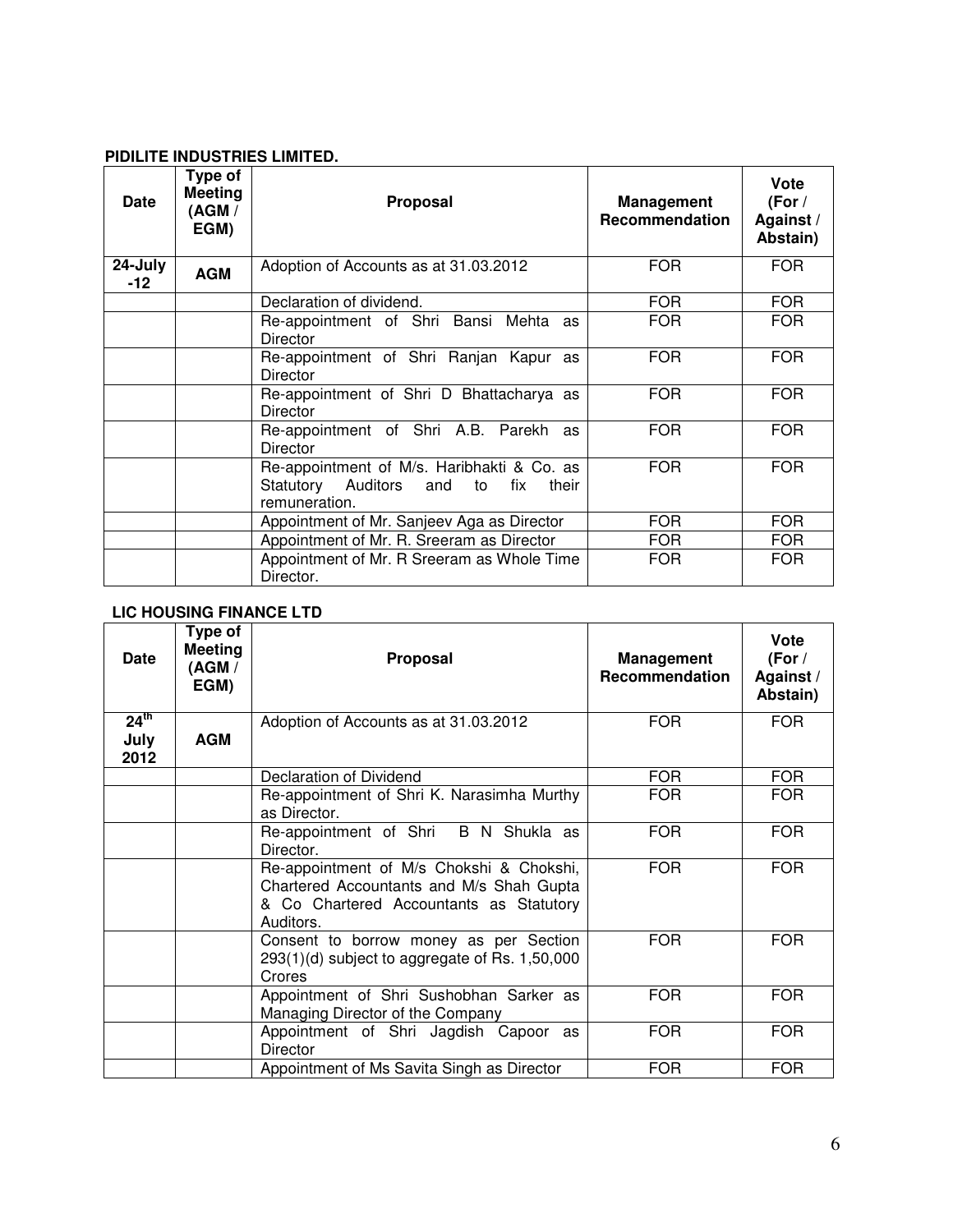### **THERMAX LIMITED**

| <b>Date</b>      | Type of<br><b>Meeting</b><br>(AGM /<br>EGM) | <b>Proposal</b>                                                                                                       | Management<br>Recommendation | Vote<br>(For $/$<br>Against /<br>Abstain) |
|------------------|---------------------------------------------|-----------------------------------------------------------------------------------------------------------------------|------------------------------|-------------------------------------------|
| 26-July<br>$-12$ | <b>AGM</b>                                  | Adoption of Accounts as at 31.03.2012                                                                                 | <b>FOR</b>                   | <b>FOR</b>                                |
|                  |                                             | Declaration of Dividend                                                                                               | <b>FOR</b>                   | <b>FOR</b>                                |
|                  |                                             | Re-appointment of Dr. Valentin A.H. von<br>Massow, as Director                                                        | <b>FOR</b>                   | <b>FOR</b>                                |
|                  |                                             | Re-appointment of Dr.<br>Raghunath<br>A<br>Mashelkar as Director                                                      | <b>FOR</b>                   | <b>FOR</b>                                |
|                  |                                             | Appointment of M/s B K Khare & Co<br>Chartered Accountants, as Statutory Auditors<br>and to decide their remuneration | <b>FOR</b>                   | <b>FOR</b>                                |
|                  |                                             | Reappointment of Mr.M.S. Unnikrishnan as<br>Managing Director and CEO of the company.                                 | <b>FOR</b>                   | <b>FOR</b>                                |

### **ITC LIMITED.**

| <b>Date</b>      | Type of<br><b>Meeting</b><br>(AGM /<br>EGM) | <b>Proposal</b>                                                                                                  | <b>Management</b><br><b>Recommendation</b> | Vote<br>(For $/$<br>Against/<br>Abstain) |
|------------------|---------------------------------------------|------------------------------------------------------------------------------------------------------------------|--------------------------------------------|------------------------------------------|
| 27-July<br>$-12$ | <b>AGM</b>                                  | Adoption of Accounts as at 31.03.2012                                                                            | <b>FOR</b>                                 | <b>FOR</b>                               |
|                  |                                             | Declaration of Dividend                                                                                          | <b>FOR</b>                                 | <b>FOR</b>                               |
|                  |                                             | Re-appointment of Shri A.<br>Ruys,<br>D.K.Mehrotra, S B Mathur, P V Ramanujam,<br>and A Baijal as Directors.     | FOR.                                       | <b>FOR</b>                               |
|                  |                                             | To appoint M/s Deloitte Haskins & Sells,<br>Chartered Accountants, as Auditors and to fix<br>their remuneration. | <b>FOR</b>                                 | <b>FOR</b>                               |
|                  |                                             | Re-appointed of Mr Serajul Hag Khan as<br>Director                                                               | <b>FOR</b>                                 | <b>FOR</b>                               |

#### **GODREJ PROPERTIES LIMITED.**

| <b>Date</b>    | Type<br>οf<br><b>Meetin</b><br>g<br>AGM /<br>EGM) | <b>Proposal</b>                                        | <b>Management</b><br>Recommendation | Vote<br>(For $/$<br>Against/<br>Abstain) |
|----------------|---------------------------------------------------|--------------------------------------------------------|-------------------------------------|------------------------------------------|
| 28-July<br>-12 | <b>AGM</b>                                        | Adoption of Accounts as at 31.03.2012                  | <b>FOR</b>                          | <b>FOR</b>                               |
|                |                                                   | Declaration of Dividend                                | FOR.                                | <b>FOR</b>                               |
|                |                                                   | Re-appointment of Mrs. Lalita D Gupte, as<br>Director. | <b>FOR</b>                          | <b>FOR</b>                               |
|                |                                                   | Re-appointment of Mr. S Narayan as Director            | <b>FOR</b>                          | <b>FOR</b>                               |
|                |                                                   | Re-appointment of Mr.Pranay<br>Vakil,<br>D<br>as       | <b>FOR</b>                          | <b>FOR</b>                               |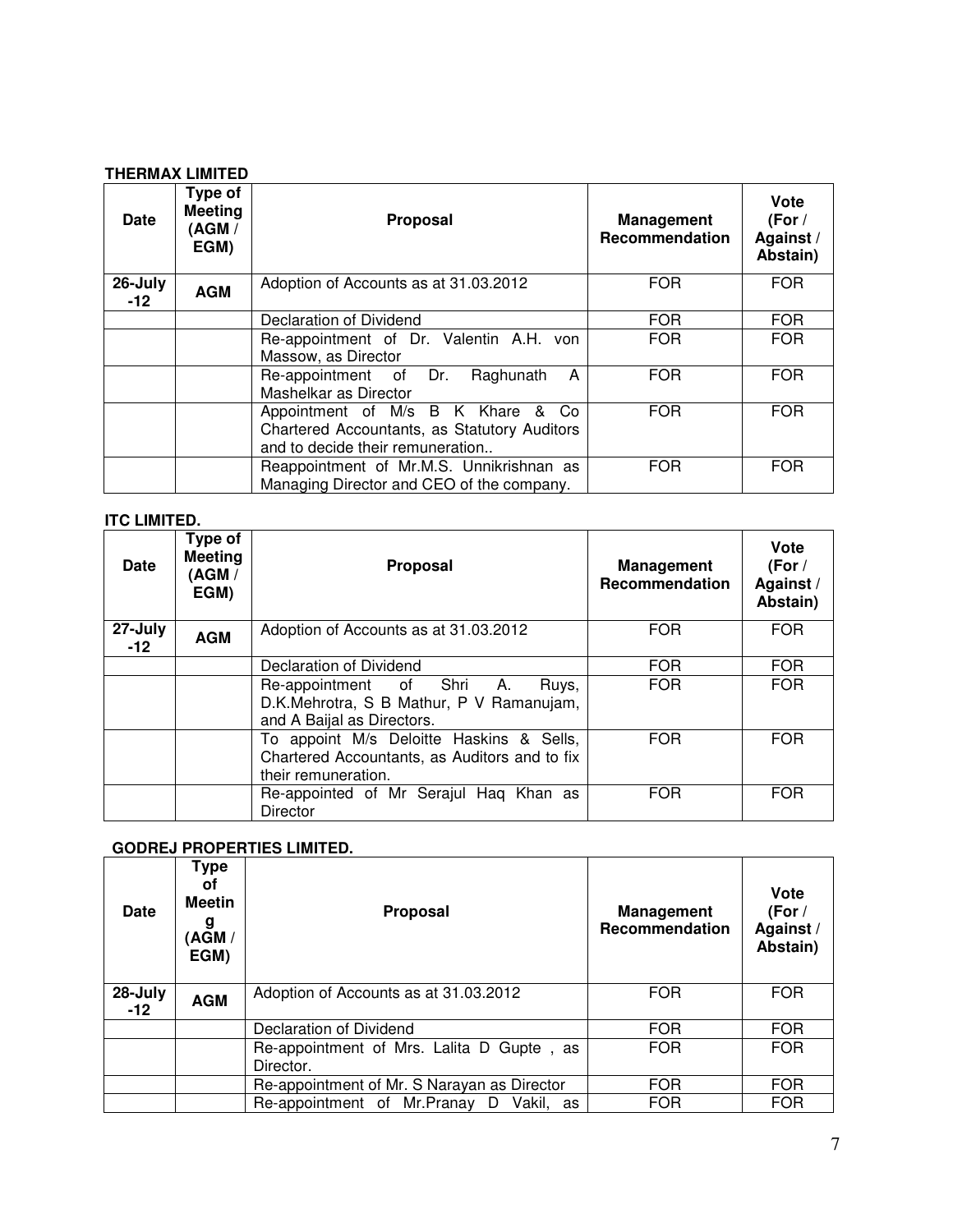| Director.                                                                                                                                                                                                                                                                                                      |            |            |
|----------------------------------------------------------------------------------------------------------------------------------------------------------------------------------------------------------------------------------------------------------------------------------------------------------------|------------|------------|
| Re-appointment of Dr. Pritam Singh as<br>Director.                                                                                                                                                                                                                                                             | FOR.       | <b>FOR</b> |
| To appoint M/s Kalyaniwalla & Mistry<br>Chartered Accounts as Auditors and to fix their<br>remuneration.                                                                                                                                                                                                       | FOR.       | <b>FOR</b> |
| To appoint Mr.V. Srinivasan as a Director of<br>the Company, not liable to retire by rotation.                                                                                                                                                                                                                 | FOR.       | <b>FOR</b> |
| Appointment of Mr. Priojsha Godrej as the<br>Managing Director and Chief Executing Officer<br>and to fix their remuneration                                                                                                                                                                                    | <b>FOR</b> | <b>FOR</b> |
| Appointment of Mr.V. Srinivasan as Executive<br>Director and to fix their remuneration.                                                                                                                                                                                                                        | <b>FOR</b> | <b>FOR</b> |
| Revision in Remuneration to Mr. K.T<br>Jithendran, Executive Director. as provided<br>herein, with effect from 1 <sup>st</sup> April, 2012                                                                                                                                                                     | <b>FOR</b> | <b>FOR</b> |
| Amendment to the schedule of Deployment<br>and utilization of net proceeds arising ou of the<br>issue of equity shares pursuant to the<br>prospectus (on page 43) dated 16 <sup>th</sup> December,<br>2009 (the "Prospectus") files by the Company<br>with the Registrar of Companies, Mumbai,<br>Maharashtra. | <b>FOR</b> | <b>FOR</b> |

### **CROMPTON GREAVES LTD.**

| <b>Date</b>                              | Type of<br><b>Meeting</b><br>(AGM /<br>EGM) | <b>Proposal</b>                                                                                                 | <b>Management</b><br>Recommendation | Vote<br>(For $/$<br>Against /<br>Abstain) |
|------------------------------------------|---------------------------------------------|-----------------------------------------------------------------------------------------------------------------|-------------------------------------|-------------------------------------------|
| $3^{\text{rd}}$<br><b>August</b><br>2012 | <b>AGM</b>                                  | Adoption of Accounts as at 31.03.2012                                                                           | <b>FOR</b>                          | <b>FOR</b>                                |
|                                          |                                             | Declaration of Dividend                                                                                         | <b>FOR</b>                          | <b>FOR</b>                                |
|                                          |                                             | Reappointment of Mr S Labroo as Director.                                                                       | <b>FOR</b>                          | <b>FOR</b>                                |
|                                          |                                             | Reappointment of SP Talwar as Director.                                                                         | <b>FOR</b>                          | <b>FOR</b>                                |
|                                          |                                             | Reappointment of Dr. V. Von Massow as<br>Director                                                               | <b>FOR</b>                          | <b>FOR</b>                                |
|                                          |                                             | Reappointment of Sharp & Tannan Chartered<br>Accountants as Statutory Auditors and to fix<br>their Appointment. | <b>FOR</b>                          | <b>FOR</b>                                |

## **INDIAN HOTELS LTD**

| <b>Date</b>     | Type of<br><b>Meeting</b><br>(AGM /<br>EGM) | <b>Proposal</b>                          | <b>Management</b><br>Recommendation | <b>Vote</b><br>(For $/$<br>Against/<br>Abstain) |
|-----------------|---------------------------------------------|------------------------------------------|-------------------------------------|-------------------------------------------------|
| 3 <sup>rd</sup> |                                             | Adoption of Accounts as at 31.03.2012    | <b>FOR</b>                          | <b>FOR</b>                                      |
| August<br>2012  | <b>AGM</b>                                  |                                          |                                     |                                                 |
|                 |                                             | Declaration of Dividend                  | <b>FOR</b>                          | <b>FOR</b>                                      |
|                 |                                             | Re-appointment of Mr. Jagdish Capoor, as | <b>FOR</b>                          | <b>FOR</b>                                      |
|                 |                                             | Director.                                |                                     |                                                 |